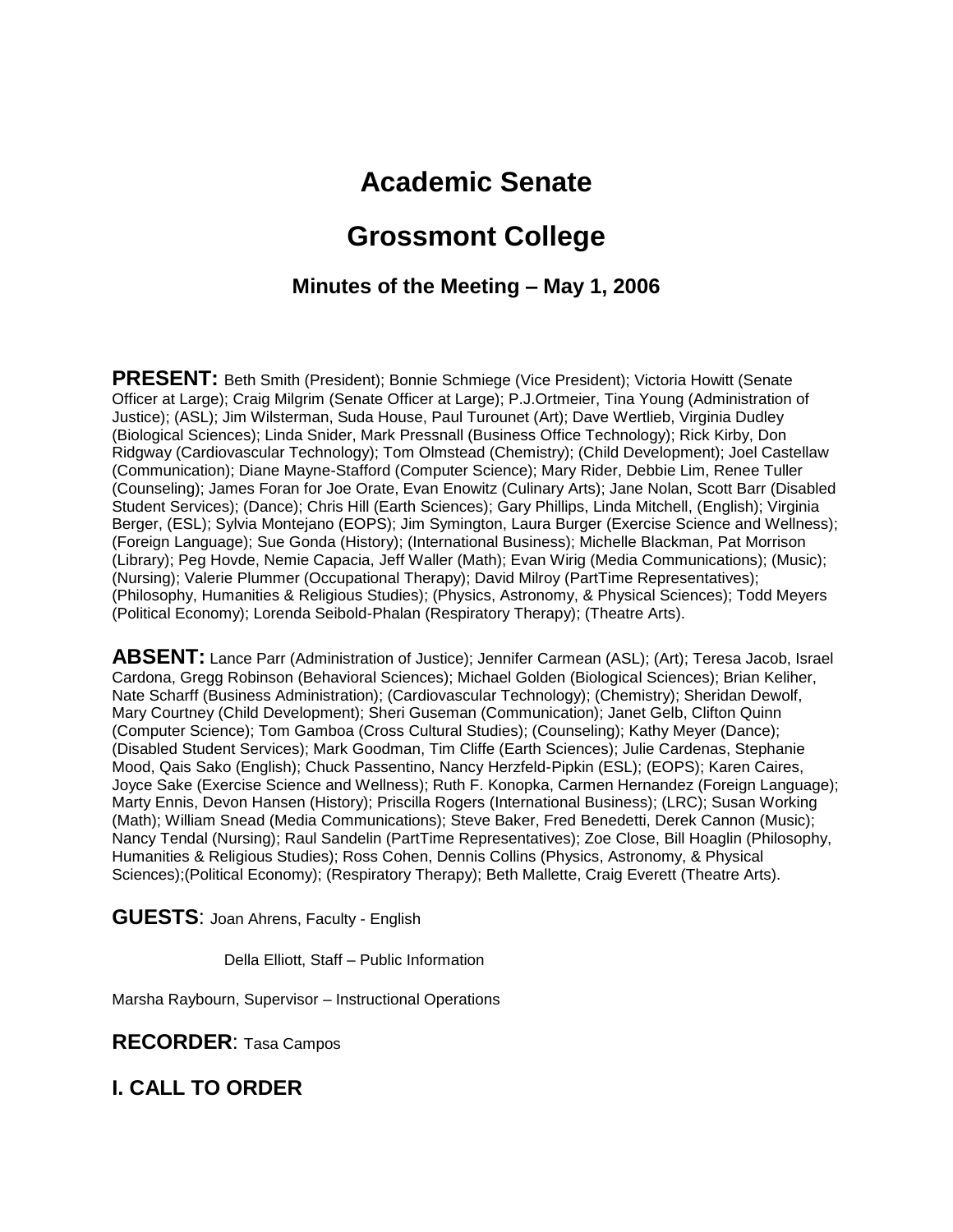### **A. Approval of Agenda**

A motion was made to approve the agenda.

M/S/U Kirby/Snider

### **Approval of Minutes from March 20, 2006**

A motion was made to approve the minutes from the April 17, 2006 meeting.

M/S/P Olmstead/Hill

There was one abstention.

## **II. PRESIDENT'S REPORT**

#### **Spring Plenary Session**

Beth shared the State Plenary Session she had attended last week had been both interesting and informative. Some information is as follows:

> Resolutions opposing the 60% to 80% max load for part time faculty were overwhelmingly passed. The primary reasons for the opposition were the negative impact to the diversity of the faculty, bargaining implications, negative impact on academic freedom and governance, and potential abuse of vocational faculty.

> Resolutions were passed supporting increased participation of part time faculty. One of the proposed changes would draft new Title 5 language that would mandate the opportunity for part time faculty to participate in governance. Research will be conducted to see how colleges and districts are involving part time faculty.

Resolutions were passed for more resource development though the State Senate office and more leadership opportunities.

An ESL paper was adopted. Virginia Berger was a coauthor. The group gave Virginia a round of applause. Virginia gave a review of the paper.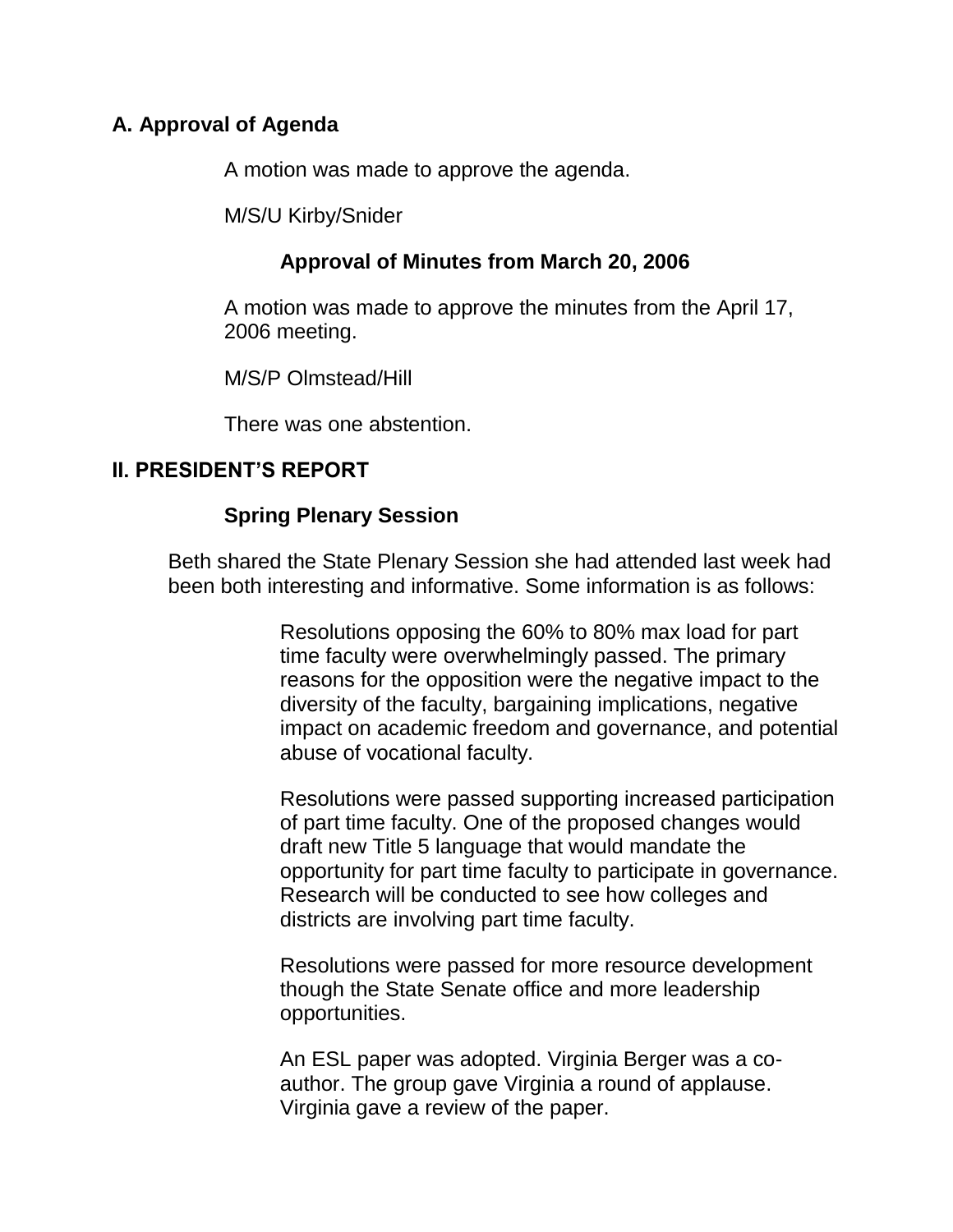Resolutions passed on Accreditation and new standards. The State Senate will start looking at alternate methods of accrediting colleges. The Senate also wants to investigate having the same standards for all post secondary institutions. The Senate will also be investigating and researching the impact and effectiveness of the current standards.

Resolutions passed on Curriculum. The Senate wants to collect course outlines for alternate courses developed to meet the graduation requirements for Math and English. The Senate approved the Curriculum Committees to review stand alone courses and to strengthen and approve program processes at state level.

All resolutions and election outcomes will be available on the State Academic Senate website by the end of the month.

### **Vocational Faculty Leadership Institute**

The Vocational Faculty Leadership Institute was reviewed by Renee Tuller, Janet Gelb, Lorenda Seibold-Phalan, and Linda Snider. All expressed the value of the event.

Beth shared there will be a Faculty Leadership Institute in June and a Curriculum Institute in July and strongly encouraged involvement. If anyone is interested in attending, please let her know.

#### **Election of Part Time Representative**

Beth shared one seat is open of the two Part Time Faculty Representatives. Nominations are opening today. An Election Committee is needed consisted of one Senate Officer and additional members. Nominations will close at the Senate meeting on May 15<sup>th</sup>. Only part time faculty will be eligible to vote in the election. Please forward any nominees to Beth. If you are interested in assisting with the Election Committee, please let an officer know.

## **lI. ACTION ITEMS**

None at this time.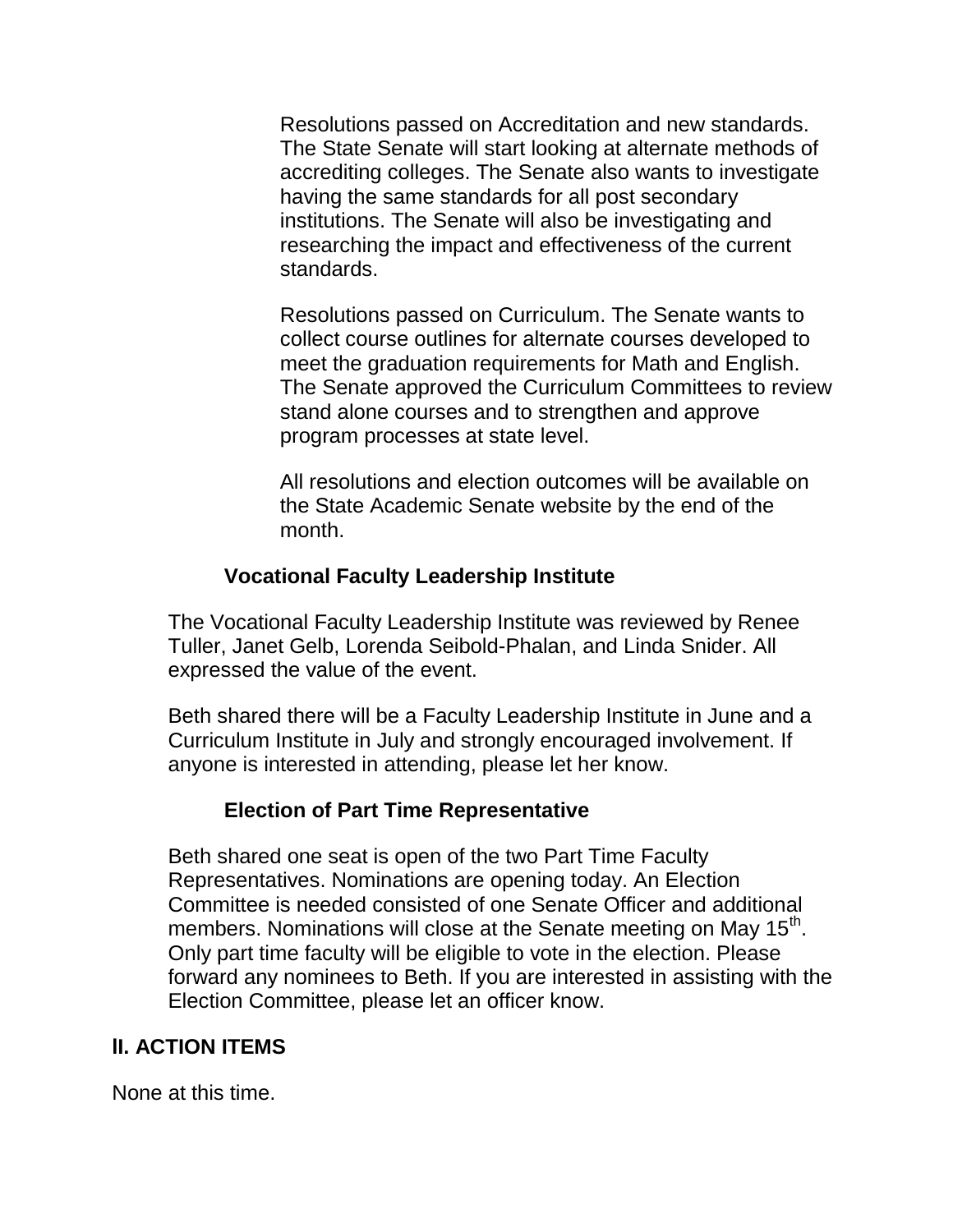#### **IV. INFORMATION ITEMS**

#### **Distance Ed Plan – Attachment #1**

Diane Mayne-Stafford gave an electronic presentation on the Distant Ed Plan. She reviewed the following:

History of ICC and Distance Education

Online and Hybrid courses

ICC and Distance Ed relationships

ICC and Distance Ed accomplishments

Training for faculty being offered but not required. A hand out of faculty Distance Ed Training for Spring 2006 was distributed.

ICC support of students and faculty

Some concerns and questions were asked by the group:

Problems with students evaluating the faculty member and the class

Control of tests

Student Retention. Diane shared the retention studies had been done a couple of years ago but United Faculty is requesting more.

Concerns were expressed about information on online and hybrid courses not being made clearly enough in regards to scheduling and class descriptions.

Online and hybrid course class sizes. Currently the class size is approximately 40 – 50 students depending on the class. Some faculty have expressed the class limit be downsized. This is a United Faculty issue.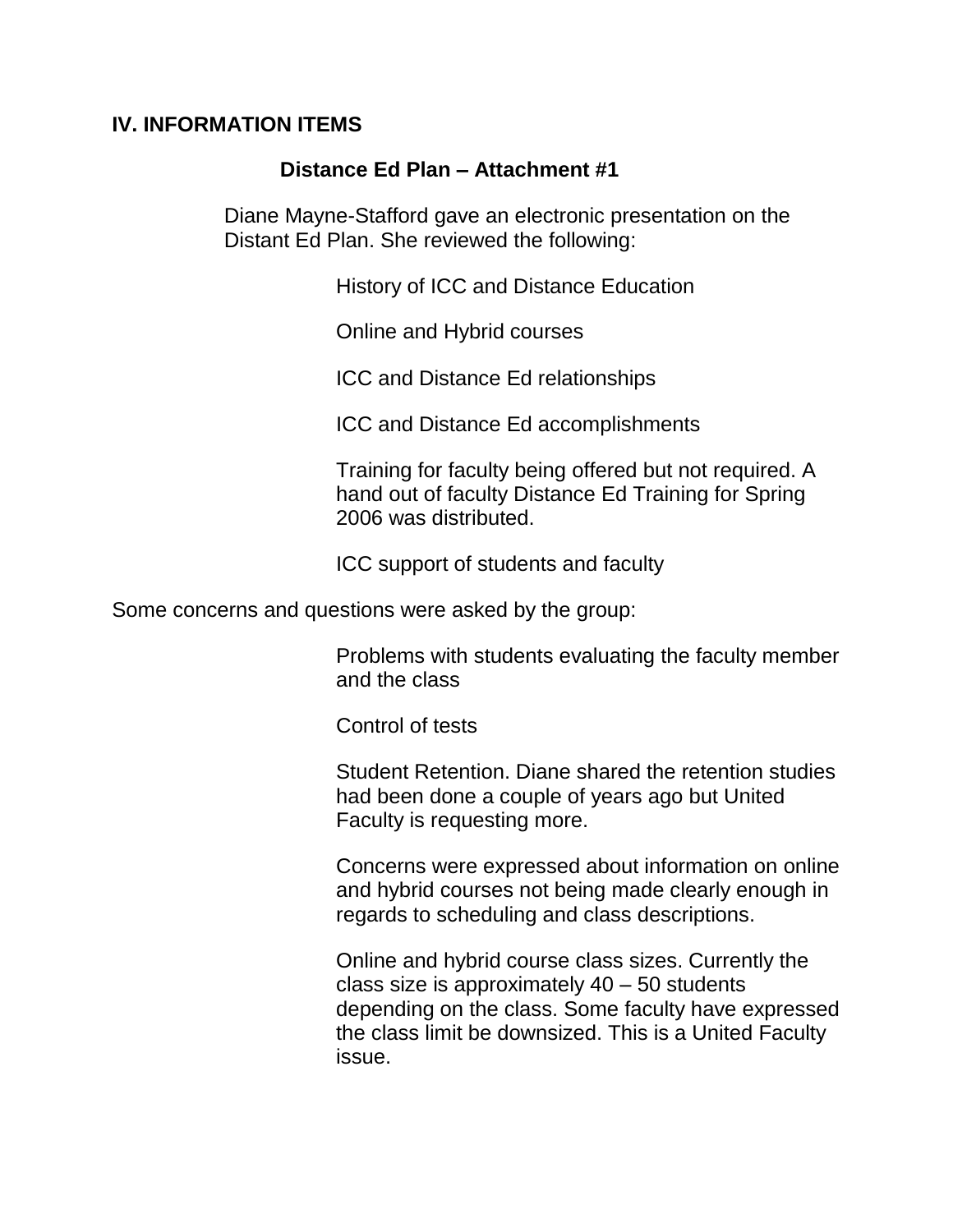Will faculty receive comp time for training and preparing for online or hybrid courses? The group discussed the issues of training and preparing for both online/hybrid and regular courses. This is a United Faculty issue.

Diane stated more backing by the Senate and Administration is needed.

Diane then reviewed Years1, 2, and 3 Objectives and Goals. The group had the following questions and/or suggestions for the objectives and goals:

Add a research information section into Year 1.

Reflect in the plan and each year work being done with a bulleted list.

Year 2 – continue with issues in Year 1.

United Faculty issues are not listed in the plan. Add a bulleted list of issues being worked on with United Faculty (class size, comp time, etc.)

Work with Information Systems on integration and support.

Improve student online support services.

Online degree. The issue was discussed along with courses needing labs and how this would affect the degree.

Online degree needs to be better defined.

In Year 3, Objective 3, add "Report to the Academic Senate" to the list.

Please send any additional comments or suggestions to Diane. The item will be an Action item at the next Academic Senate meeting.

Debbie Lim distributed a flyer and shared a PDC 299 course is being offered titled "Strategies for Success in Online Courses." The course is .5 units and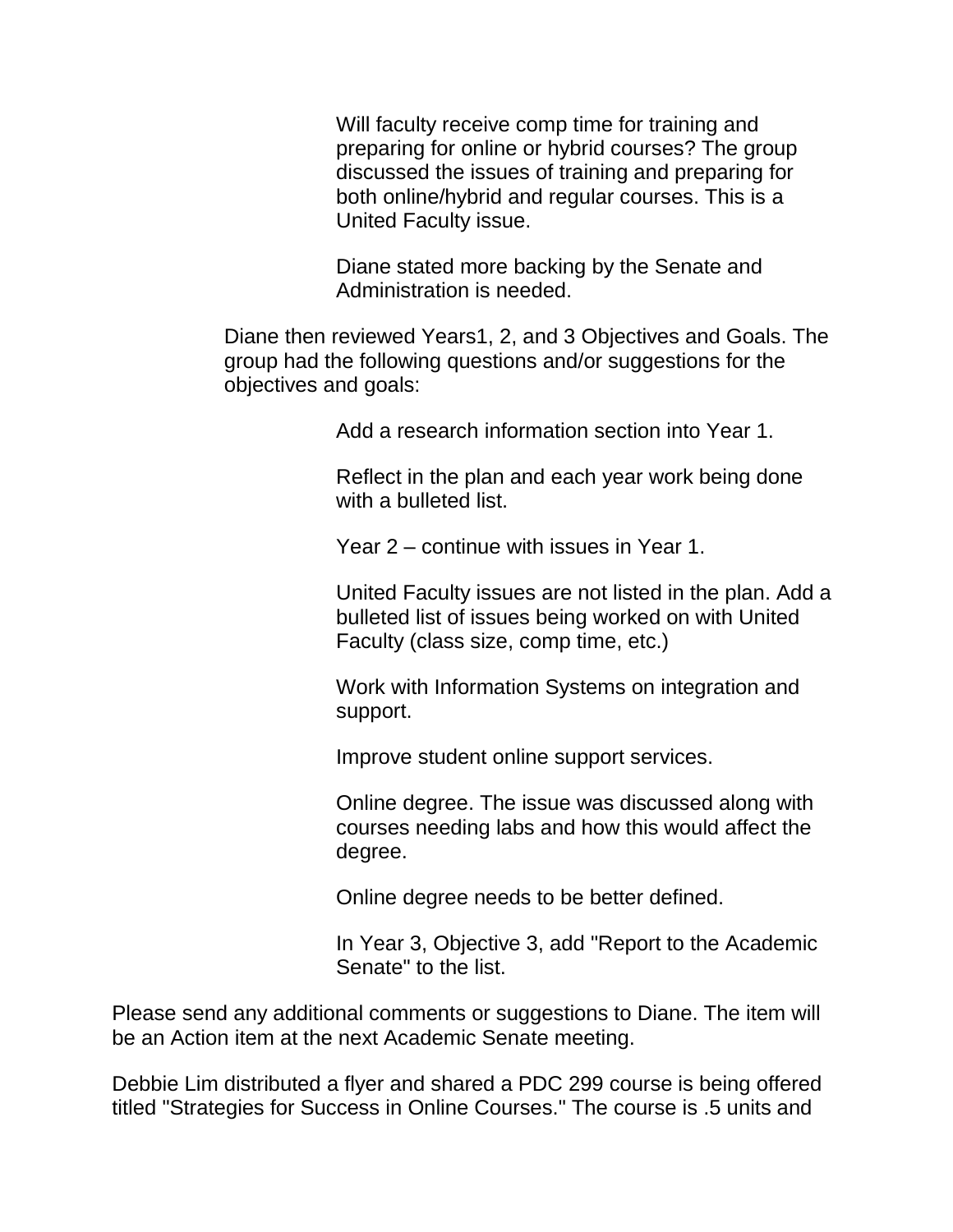will be offered on Friday, May  $5^{th}$  and May  $12^{th}$ , 9:00am - 12:50pm in Room 7113. Section number 6801 and the instructor is Janice Johnson. Please inform students of this opportunity.

Beth thanked Diane for her presentation.

### **Academic Rank**

Evan Wirig reviewed by overhead the following candidates for Academic Rank-2006:

Assistant Professor

Judy Dirbas

Associate Professor

Carlos A. Contreras, Ph.D.

Sheri Guseman

Chris Hill, Ph.D.

Kamala Balasubramainian

Nancy Herzfeld-Pipkin

David Mullen

Victoria Howitt

Malia E. Serrano

Thomas Olmstead, Ph.D.

## Professor

John Oakes, Ph.D.

Patricia Bradley

James Wilsterman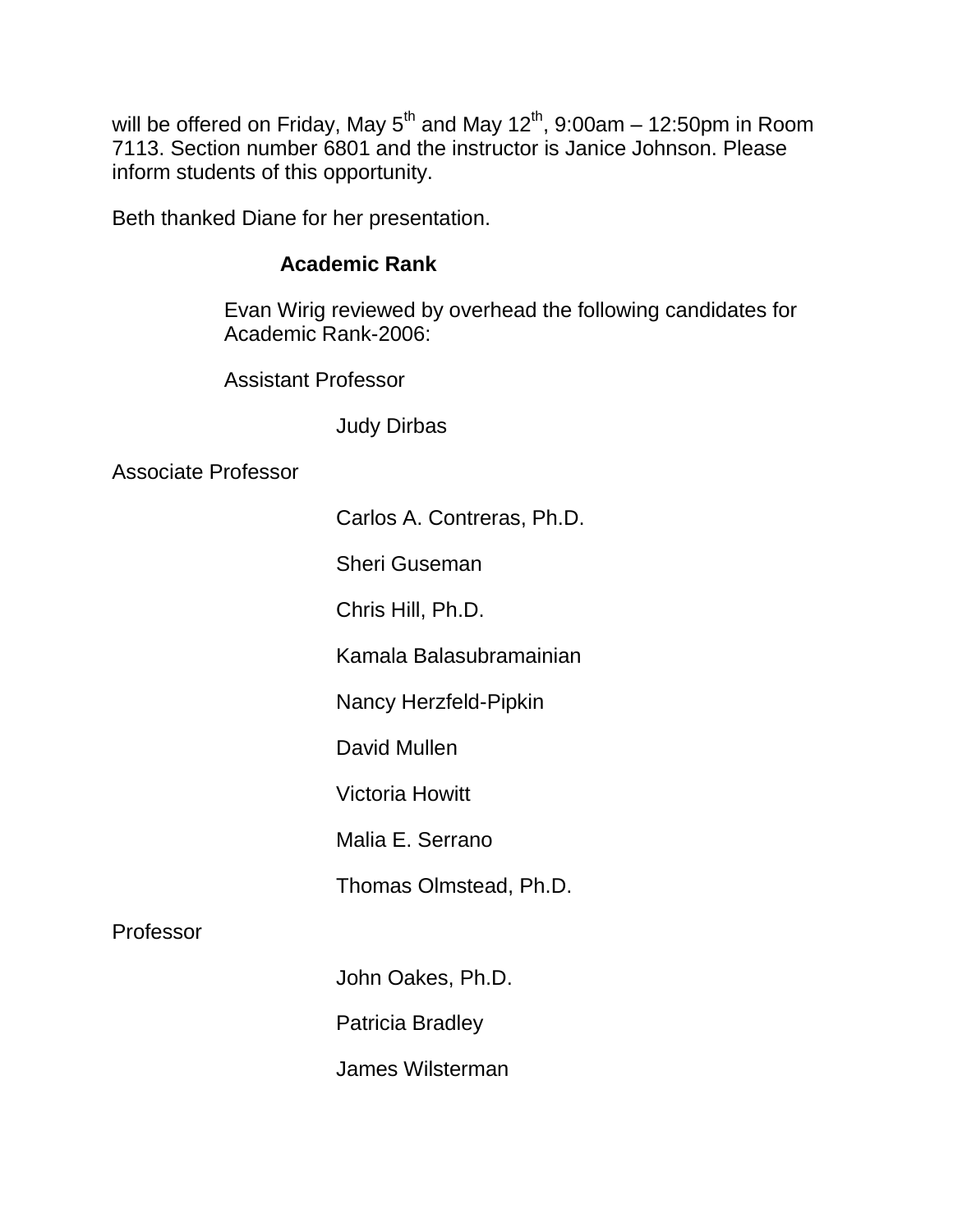Gay Cox

Joyce Sake

Marshall A. Beach

Jennifer Carmean

# **AP 3720 – Attachment #2**

The group reviewed and discussed the new procedure AP 3720. Beth recommended everyone thoroughly read the procedure and share with their departments. United Faculty is currently reviewing the procedure. Please send any concerns and/or comments to Beth.

It was shared at the last Governing Board, the Board voted on items without Senate approval.

# **Faculty to Serve on Committees**

The group reviewed the following list of faculty to serve on committees:

Task Force on Supervised Tutoring – Cathy Harvey, Peg Hovde, Marion DeKoning, John Mercurio

Task Force to Review Off Campus Sites – Mary Rider, Diane Mayne-Stafford, Marilyn Ivanovici

Director of EOPS Hiring Committee – Sylvia Montejano, Carl Fielden, Judy Dirbas, Scott Barr

This item will be an action item at the next Senate meeting.

# **V. Other**

Paul Turounet and Suda House distributed a flyer with information about the Photo Department's annual Photo Emporium on Saturday, May 6, 9:00am – 11:00am in the Hyde Gallery. There will be great deals on photos, equipment, and supplies. If you have any questions or donations, please contact Paul or Suda.